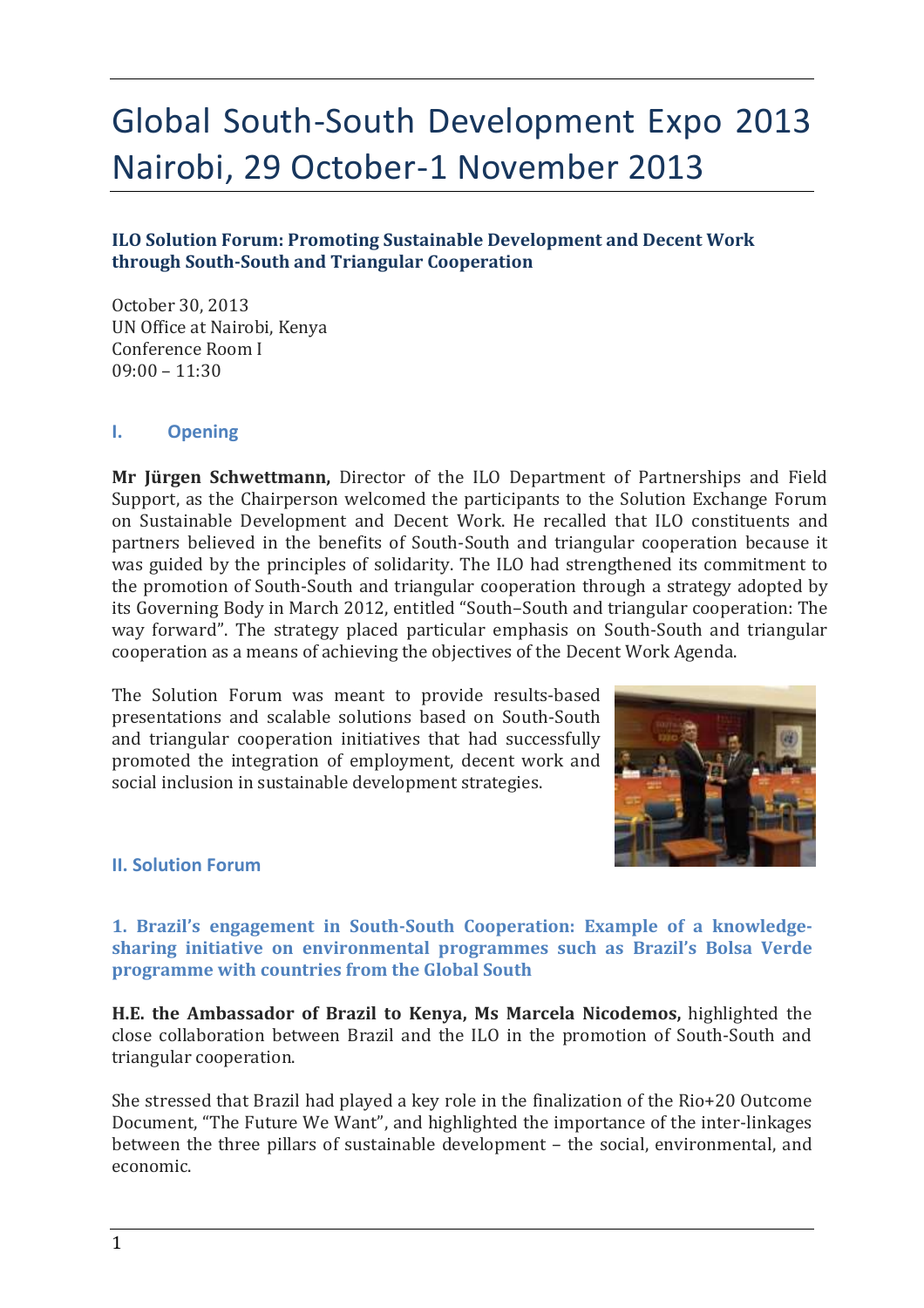The Government of Brazil had been a contributor to ILO's South-South and Triangular Cooperation Initiative since 2005, and had stimulated the engagement of many countries of the Global South to support these initiatives. There were several examples of how Brazil had taken the initiative to cooperate with other countries of the Global South in the fields of sustainable development and decent work. Focusing mainly on the Bolsa Verde programme (green grant) launched in October 2011, she explained its purpose, since it was conceived as a programme to support environmental conservation while eradicating extreme poverty.



Describing the context in which the programme had been designed, she stated that in Brazil, 16.2 million people lived in extreme poverty, 15.6% of the Brazilian population lived in rural areas, and 46.7 % of the rural population – 7.5 million people – were extremely poor. The Bolsa Verde was part of the "Brasil sem Miséria" (Brazil without Misery) programme, which aimed at promoting social inclusion by income guarantees, access to services and productive inclusion. The main beneficiaries were families living in extreme poverty, who developed the sustainable use of natural resources and maintenance of vegetation.

The main objectives of Bolsa Verde were to encourage the conservation of ecosystems, raise awareness of the sustainable use of ecosystems, improve living conditions, and raise the incomes of the very poor through the conservation of natural resources in rural areas, and encourage the participation of beneficiaries in environmental training activities, and social, technical and vocational education.

Another innovation of the Bolsa Verde was the Bolsa Verde Card, which facilitated access to the grant for families, who were entitled to R\$300 every three months. The Federal Savings Bank was the implementing agent of the programme.

Ambassador Nicodemos stated that an experience-sharing activity was foreseen with countries from the Global South that had similar programmes. A new project implemented with the ILO and financed by Brazil's Ministry of the Environment aimed to tackle the challenges related to the upscaling of the Bolsa Verde programme and the promotion of sustainable activities to generate employment and income for beneficiary families.

The Ministry of Environment sought to learn about good practice examples from other countries with similar programmes, and organized knowledge-sharing workshops to discuss challenges and opportunities for social and environmental protection floors.

### **2. Good environmental practices in construction: "Building renewable energy" in the context of South-South cooperation**

**Ms Romina Castro,** Environment and Climate Change Expert, Construction Workers' Union of Argentina (UOCRA) described a project implemented by UOCRA aimed at training workers, technicians and professionals in the construction sector to ensure the adoption of good environmental practices on construction sites. The initiative had been internationally recognized as a good practice. It had great potential for South-South cooperation and had already been presented at several international forums.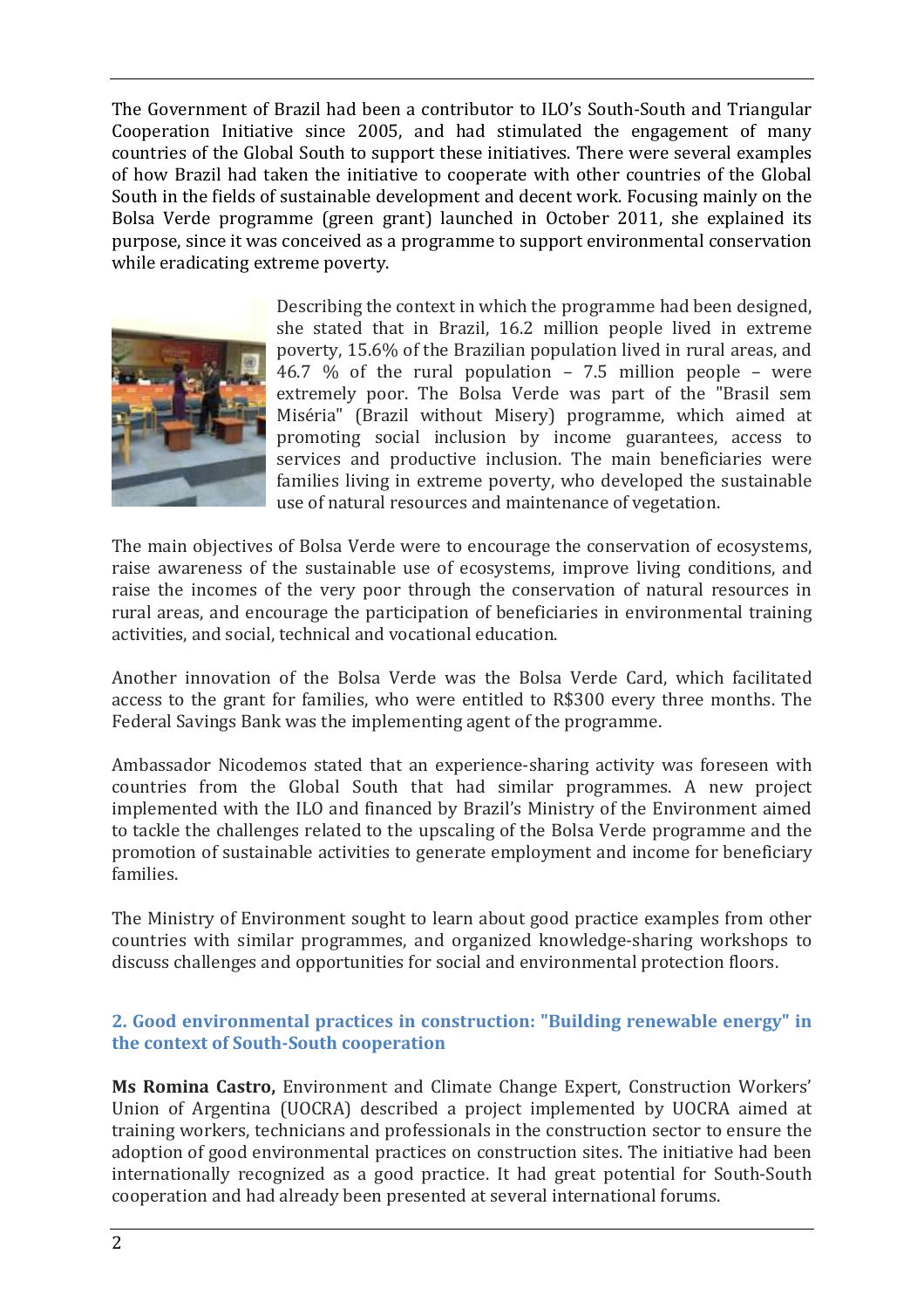The UOCRA was the union representing workers in the construction industry in Argentina. It was affiliated to the General Confederation of Labour (CGT-RA), and the Building and Woodworkers International (BWI). UOCRA as a union covered all Argentina, with more than 400,000 registered workers.

The project had both practical and theoretical elements. In practical terms it sought to foster the rational use of energy and to promote technical training in the installation of solar panels. Its theoretical content consisted in awareness workshops on good practices in order to achieve lifestyle changes for the rational use of natural resources and training manuals on good environmental practices and renewable energy and sustainable homes.

The projects aimed to encourage the formation of desirable habits for individual and social protection, through capacity building to implement good environmental practices and establish measures to prevent risks at work. It involved training in theory and practice with the aim of ensuring sustainable construction and the use of renewable energies. The project also sought to strengthen cooperation between countries of the region through exchanges of good environmental practices and the development of adaptable and replicable initiatives that promoted inclusive green economies.

UOCRA was committed to exchange experience and to develop South-South cooperation projects with countries in the region where conditions were favourable and where the access of rural residents to traditional energies with high environmental impact was insignificant or non-existent.

A number of major study tours and South-South and triangular cooperation events had boosted the promotion of the project, such as the II Workers Union Conference on Labour and Environment (2009), which had as its main objective to strengthen relations between countries of the region for the exchange of experience in the areas of work and environment, in order to address several common challenges in the region. The conference had been organized by the Trade Union Confederation of the Americas (CSA), UNEP (United Nations Environment Programme) and Sustainlabour. In the event over 70 trade union representatives of the Americas participated, including Argentina, Brazil, Canada, Chile, Colombia, Dominican Republic, Ecuador, El Salvador, Honduras, Nicaragua, Panama, Paraguay, Peru, and Uruguay, and some regional unions.

The Conference enabled the exchange of experience, challenges and initiatives on key issues such as the socio-environmental situation in the region, climate change policies and their implementation at the subregional level; and future alternatives to build a sustainable development. Discussions enhanced relationships involving the development of alternative uses of low impact energy.

Among the benefits of horizontal cooperation, she highlighted three main areas: 1) the promotion of renewable energies guaranteed substantial autonomy in one of the most important variables for growth – access to traditional energy and the variation of fuel prices, which was a topic of particular relevance to the countries of the region; 2) collaboration between countries where traditional energies were centralized and where many citizens were still excluded promoted solidarity and the sharing of experience to offer practical and sustainable solutions to regions that experienced difficulty in access to energy; 3) renewable energy was clean energy, and respected the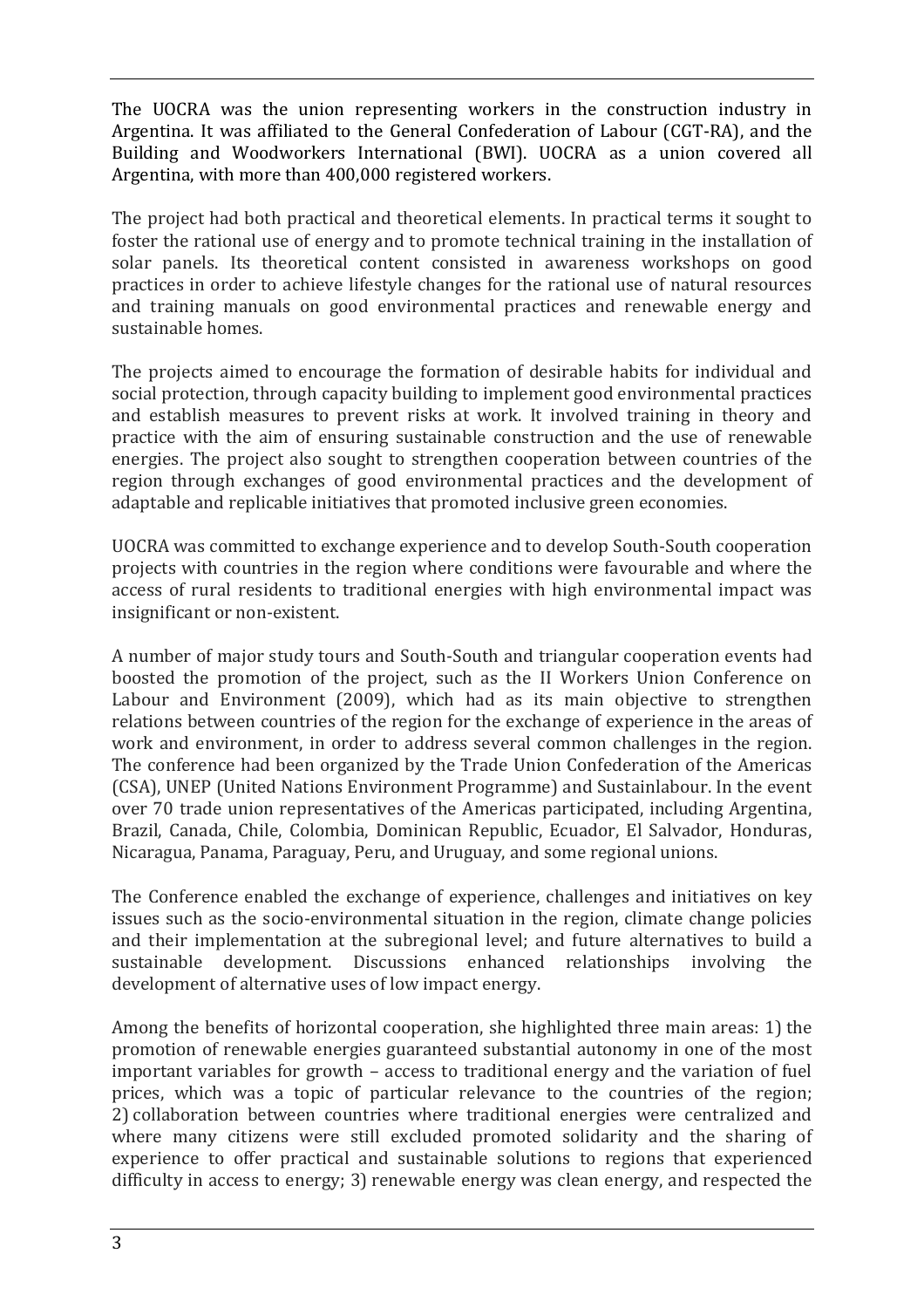principles of sustainable development "without compromising the ability of future generations to meet their own needs".

Ms Castro also made reference of the potential for South-South cooperation, explaining that UOCRA and the Trade Union Confederation of the Americas (CSA) sought to promote networking with international institutions that allowed the implementation of initiatives such as training activities, exchanges, the dissemination of research and realization of international events to strengthen horizontal cooperation and increase the impact of clean energy initiatives, for example, in the framework of MERCOSUR.

South-South cooperation could also be beneficial in the transition to a greener economy in the post-2015 agenda. Cooperation between trade unions from the South could enhance the implementation of the ILO's fundamental principles and rights at work.

# **3. Developing skills for green jobs**

**Mr Javier Bonilla,** Head of the Automotive Mechanics Department at the Costa Rican National Learning Institute of Costa Rica, highlighted the importance of South-South cooperation in the region. The regional network of technical vocational education and training institutions of Central America and the Dominican Republic sought to standardize and improve technical vocational training programmes in line with the latest labour market developments. The initiative that he presented was developed by the network in collaboration with the ILO to strengthen the institutional capacity of public labour institutions and to facilitate the labour insertion of marginalized groups in Central America.

The Network of Vocational Training Institutes, conceived in 2008, placed priority on the development of Technical Standards for Professional Competence and standardized curricular development in the region. The XV Tripartite Plenary Meeting of the Network of Vocational Training Institutes of Central America, Panama and the Dominican Republic had as a result reached agreement to standardize norms and competences on green jobs. Its main



objective was to harmonize and implement technical and methodological tools regionally agreed for professional and business training with a focus on gender and economic development.

Between 2008 and 2009 the network defined the priority sectors for the approval of standards and curricula as follows: teacher training, construction, tourism, agriculture, agribusiness, renewable energy, cleaner production and sustainable development. By March 2010 it had completed and published a total of 22 technical competency standards. In November 2010 all technical standards and curricula, 213 labour competency standards including 8 on green occupations, and 44 curriculum developments were complied. In addition, 2 courses were developed on environmental responsibility and clean production.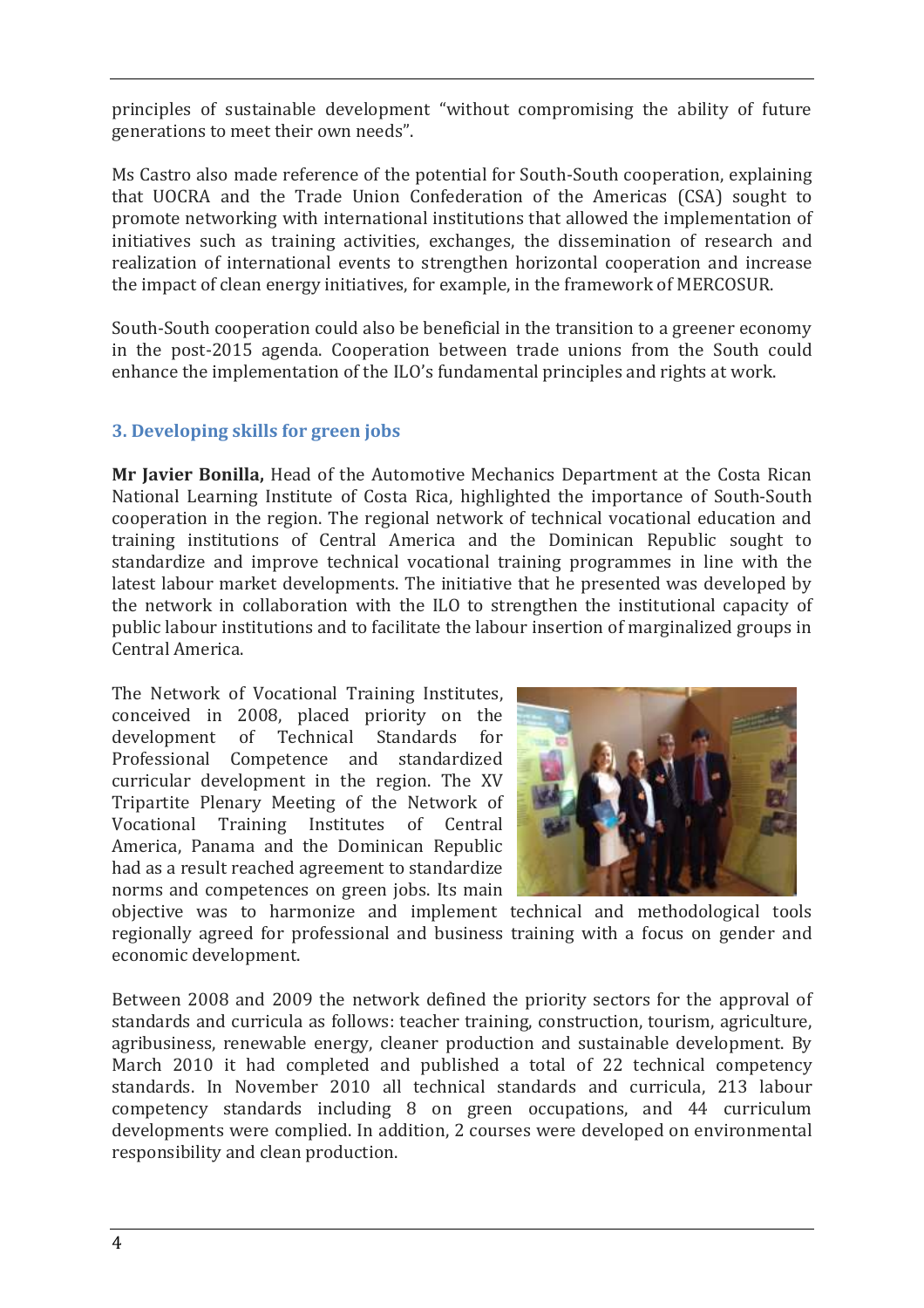In November 2011 a seminar on "Vocational Training towards a Carbon-Neutral Economy" in Costa Rica took as its main objective to identify changes and trends in the international and national labour market linked to the emergence and development of greener production activities (carbon-neutral) and its implications for vocational training

ILO/FOIL/AECID developed four training sessions for officials of the institutions of the Network through South-South cooperation (SSC). For this purpose specific Technology Foresight Methodology was developed by the National Industrial Training Service of Brazil (SENAI). Implementation of this methodology was being monitored and would lead to the publication of studies in 2013–2014.

He highlighted four main benefits of such cooperation for the countries of Central America and the Caribbean: learning and the application of new methodologies, techniques and tools; information and experience sharing; feedback on time for the processes of work; and streamlining the achievement of the set objectives.

Countries like Brazil could through SENAI help other countries in the Americas to enhance their vocational training institutions and environmental knowledge and practice. South-South cooperation in this context offered the advantage that it would allow developing countries receive financial, logistical, educational, and technological support for the development of projects related to current issues. Many countries in the region had advanced environmental systems that could be replicated in other countries.

### **4. Promoting green entrepreneurship among young women and men: Cobitech's experience**

**Mr Samson Gichia,** CEO of Cobitech, introduced the Youth Entrepreneurship Facility, a partnership between the African Commission, the Youth Employment Network and the International Labour Organization (ILO). The partner countries were Kenya, United Republic of Tanzania, and Uganda.

Mr Gichia, who also won the GSSD 2013 partnerships award, explained that Cobitech's experience in the biogas technology sector was wide. It had experience of promoting domestic use of biogas, targeting rural households practicing zerograzing dairy cow farming. The company had partnered with micro-finance institutions (MFIs) to make biogas technology more affordable. Another initiative was Biogas for Schools, which promoted biogas technology as an alternative source of energy from firewood for boarding schools in Kenya.

The ILO-YEF Enablis Business Plan Competition promoted ecological best practices and had proved to be a successful



mechanism to promote interaction, elicit greater interest in green business, and kickstart green ideas among partner countries. The Youth Entrepreneurship Facility (YEF) was a partnership between the Africa Commission, Youth Employment Network (YEN) and the International Labour Organization (ILO). Cobitech had won the Enablis Business Plan Competition 2010 in the Green Business category, and received business skills training, advisory services and mentorship.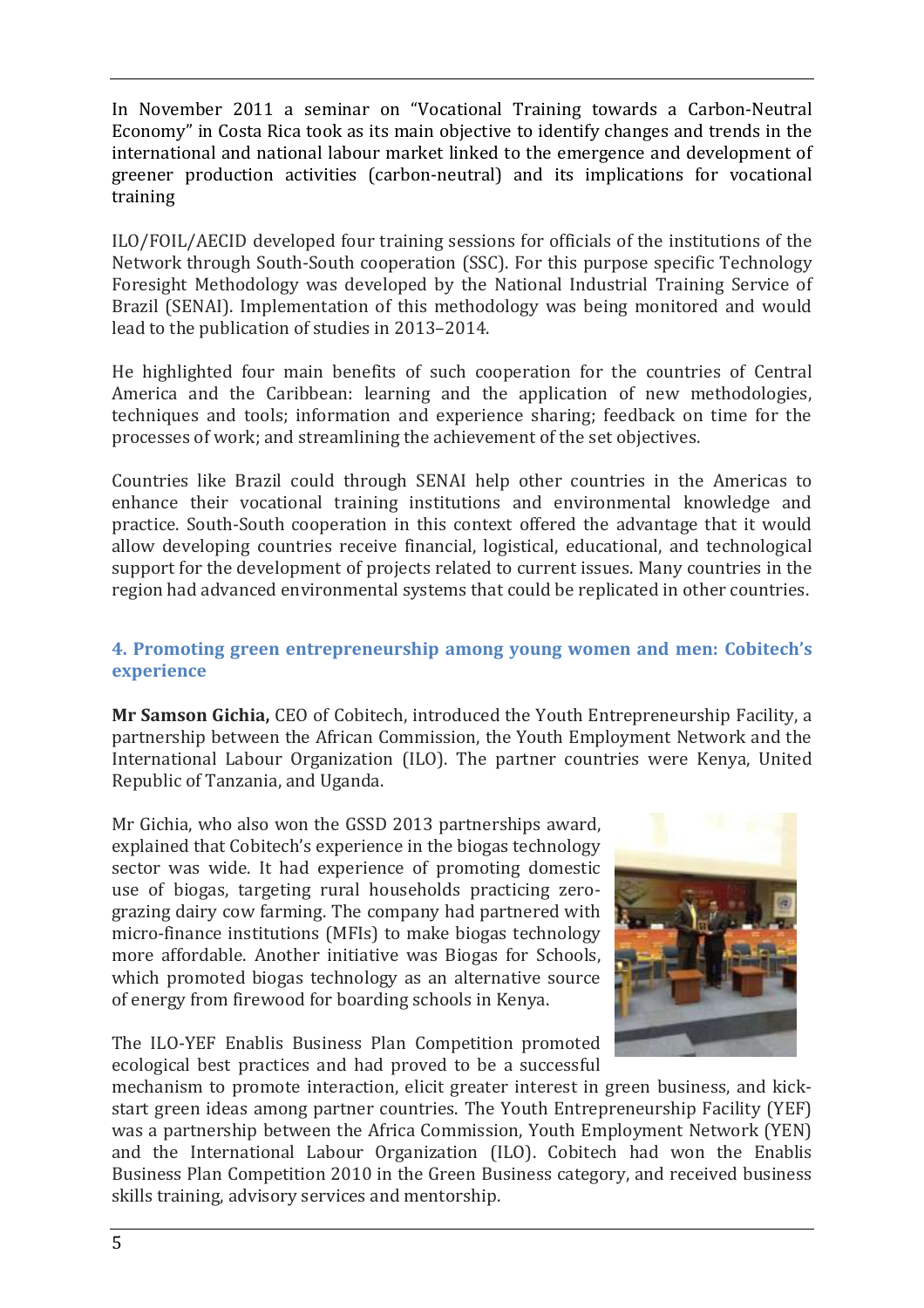Among the South-South exchange opportunities with other entrepreneurs in Africa, he highlighted the visit by a delegation of 40 people from Africa to the green business start-up supported by YEF (experience sharing at Cobitech). In May 2013 Cobitech had been invited by InfoDev (through Kenya CIC) to a Climate and Mobile Application Innovation Conference in East London (South Africa); in September 2013, Cobitech participated in the East African Countries Conference at Nairobi; in October 2012 they attended the 15th International Business Forum (IBF) organized by GIZ; and in May 2011 Cobitech was invited by CTI/PFAN in Johannesburg, South Africa to present a project on biogas power generation.

These events had meant a great boost for young entrepreneurs; platforms for knowledge and experience sharing were beneficial to scale up initiatives by young entrepreneurs from the Global South, and as a way to access opportunities and receive support to implement initiatives. He stressed the importance of South-South knowledge-sharing workshops as a means of showcasing working technologies and success stories among entrepreneurs within Africa; they promoted sustainable green business growth by linking entrepreneurs to mentors, investors, financiers and BDS from different countries; and they disseminate good practices to scale up pilot projects and help entrepreneurs commercialize their prototypes.

## **5. SENAI's South-South Cooperation Strategy: The case of a triangular cooperation initiative between SENAI (Brazil), SENATI (Peru), and GIZ (Germany)**

**Ms Eliana Nicolini,** Coordinator of the South-South Cooperation Portfolio at the National Confederation of Industry of Brazil (SENAI, SESI,IEL).

This presentation highlighted the results of a triangular cooperation initiative between the Brazilian National Service for Industrial Apprenticeship (SENAI), in partnership with the Peruvian National Service of Skills Development in Industrial Labour (SENATI) and the German International Cooperation Agency (GIZ) to create the Centre for Environmental Technologies, which was based in Peru.

SENAI had been recognized by ILO as a model of TVET in Latin America. Its mission was to provide technical and vocational education, facilitating innovation and the transfer of industrial technologies to contribute to increasing the competitiveness of Brazilian Industry. Among its priority work areas were technical and vocational education; and industrial innovation and technology.

SENAI received more than 3 million new students each year. The challenge for 2014 was to achieve 4 million enrolments. More than 58 million workers had qualified over 70 years in its 817 operational units. Two other challenges were to expand the training of the workforce, maintaining quality; and to implement an effective agenda of technology and innovation, both with high levels of competitiveness.

SENAI was not only about partnerships: it also maintained valuable relationships. The centre had been one of the main partners of CINTERFOR for the past 50 years; it had developed joint projects on the themes of vocational training and youth employability to support Latin American institutions. SENAI had transferred its methodology of prospective studies and opened its database of courses and curricula.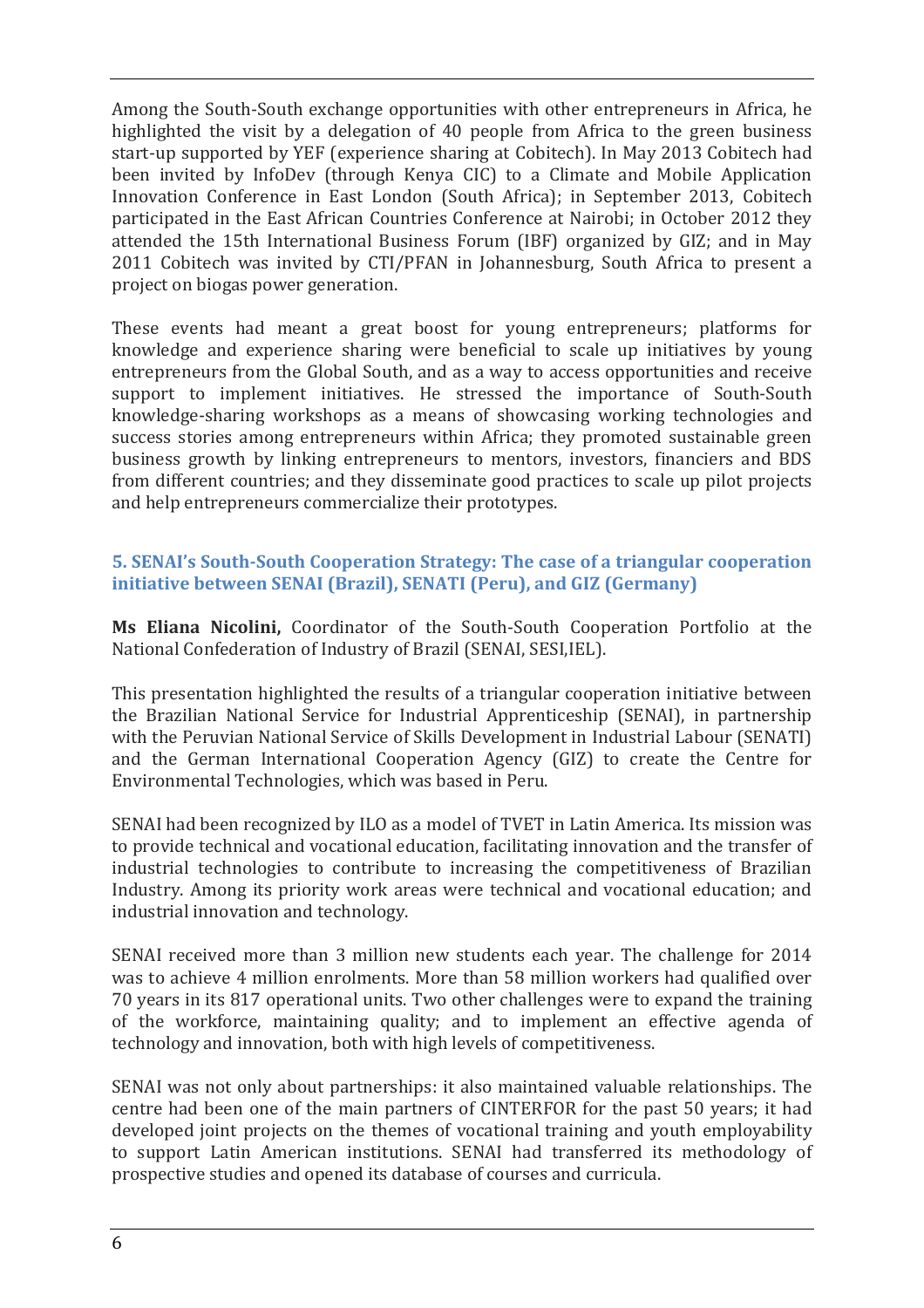

Referring to SENAI's international scope of action, she mentioned that the portfolio of South-South and triangular technical cooperation projects on TVET centres was wide, and included Cape Verde, Guinea-Bissau, Paraguay, East Timor, Guatemala, Jamaica, Haiti, Sao Tome and Príncipe, Angola, and Peru (Centre for Environmental Technologies – CTA).

The transfer of knowledge of international technologies to Brazilian industry was a priority in order to support education, technology and innovation schedules. Moreover, SENAI was engaged in technical cooperation with developing countries

aiming to transfer knowledge and technologies to governments and related institutions.

The Centre trained professionals in areas related to clean production and environment. It sought to enhance research and laboratory services in areas such as water and sanitation, clean air and clean development mechanisms, land and the recuperation of degraded landscape, solid waste, clean production and energy efficiency. In addition, it offered continuing education courses on environmental community-based monitoring, environmental monitoring (technical level) and eco-efficiency.

The mechanism for such triangular cooperation involved SENATI as responsible for the implementation and management of the CTA with international technical support from SENAI, the Brazilian counterpart and GIZ, the German counterpart. The Peruvian Agency for International Cooperation, together with the Brazilian Agency for International Cooperation, were in charge of the political coordination of the project with GIZ's participation.

South-South and triangular cooperation represented an opportunity for SENAI to receive knowledge of energy efficiency and water management from Germany. Through SSTC, Brazilian companies in Peru could be supported in their efforts towards internationalization.

In conclusion, Ms Nicolini reiterated its commitment to South-South Cooperation and to working jointly with the Brazilian Agency for Cooperation.

# **6. Managing your Agricultural Cooperative (My.COOP) through South-South and Triangular Cooperation**

**Mr Youssef Alaoui Solaimani,** consultant and trainer on Social and Solidarity Economy, explained the concept of the My.Coop initiative. Managing your Agricultural Cooperative (My.COOP) was a training package published in 2011. My.COOP training packages targeted agricultural cooperatives and was developed by various organizations from countries of the North and South such as Kenya, the Netherlands, Nigeria, United Republic of Tanzania, Uganda and the United Kingdom. He also had experience with the "green cities" project, which covered decent work and sustainable development exchanges between cities.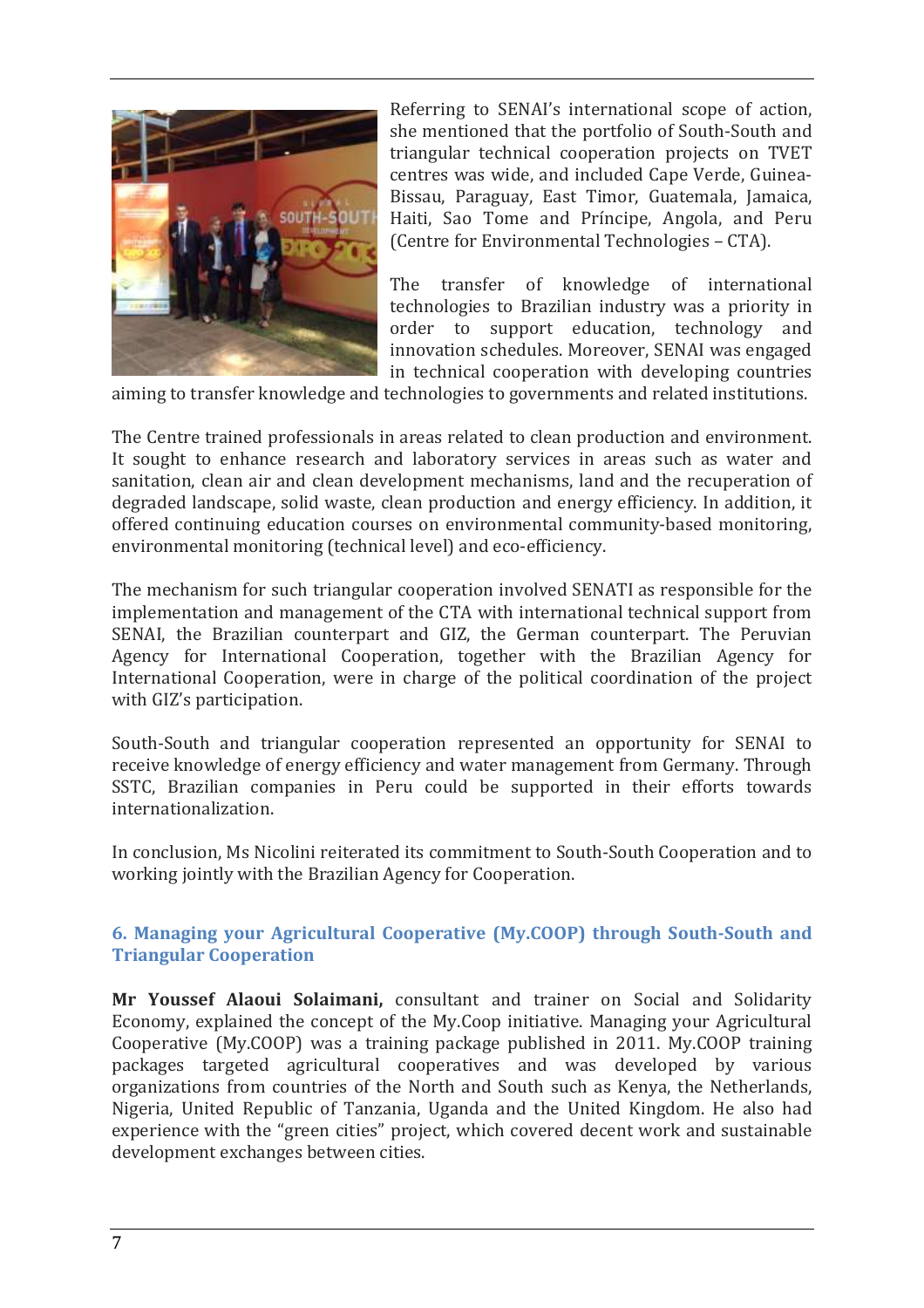Training activities were meant to strengthen the management of agricultural cooperatives so they could offer high-quality, efficient and effective services to their members. Moreover, they provided guidance to ensure member satisfaction, facilitate business opportunities and address social considerations. They covered the managerial challenges that many agricultural cooperatives faced, and were based on the idea that strong cooperatives were necessary for the more equitable distribution of income, democracy, and economic and social development.

The My.COOP training package included a trainer's manual, four modules, and a mobile learning toolkit. The existing training materials were available in Spanish, English and French. The initiatives had 5 different components to deliver its strategies: a training of trainers and training of managers (delivered by the ITC-ILO), a network of partners and trainers, face-to-face, self-learning and distance learning, use of a My.COOP community platform where a series of services and tools could be found, such as a distance learning programme for the training of trainers. My.COOP training materials had been translated and adapted, and information was available on its partners, as well as a package containing the manuals and modules in booklets.

My.COOP was a partnership initiative between Kenya, Nigeria, Uganda, the United Republic of Tanzania (technical and scientific support), the Netherlands (financial and scientific support), Switzerland and Italy (technical, academic and logistical support). Other support organizations included Agriterra, the Cooperative College of Kenya, FAO, ITC-ILO, the Kenya National Federation of Agricultural and Business Studies, the Nigerian Cooperative Development Centre, the Royal Tropical Institute, the Uganda Cooperative Alliance and the Wageningen University and Research Centre.

Direct beneficiaries of the training package included trainers of cooperatives, managers of agricultural cooperatives, and members involved in managerial tasks. Employees and members of the agricultural cooperative and the local community indirectly benefited from the programme due to organizational changes.

Pilot training activities and country adaptations were taking place in Bolivia, Nigeria and Peru. The My.COOP network of partners would allow the training package to be extended to other countries.

# **7. Discussant: Ms Anita Amorim, Head, Emerging and Special Partnerships Unit, ILO Department of Partnerships and Field Support**

Ms Amorim stated that the Global South-South Expo was the result of close collaboration between sister agencies, and she thanked UNEP in particular for hosting the event and the UN Office for South-South Cooperation (UNOSSC) for its organization.

How could inter-agency collaboration to promote South-South cooperation be taken further? The ILO had a joint project with the UNOSSC on social protection floors. In addition, the ILO worked with UNEP on green economy, as well as with all its sister agencies on topics with links to South-South cooperation.

How could SSTC ensure substantive cooperation? What were the lessons from Rio+20 that could be carried through into the post-2015 agenda?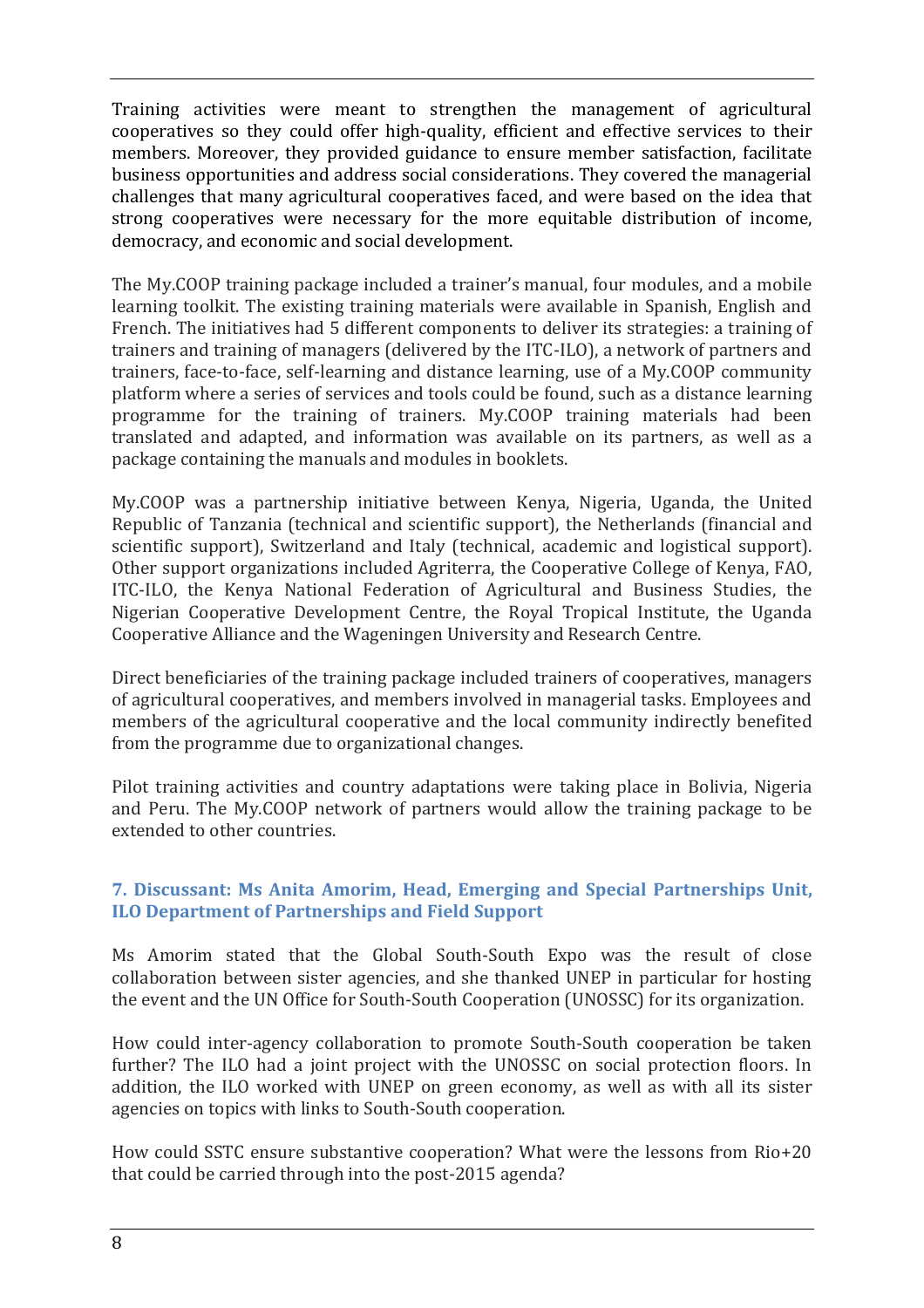Institutional strategies were important. To be officially mainstreamed, South-South and triangular cooperation must be in budgets and strategic plans. The ILO Governing Body had in 2012 adopted a strategy, and had made budgetary provisions for SSTC in each of the past three biennia. The ILO had been cooperating with UN strategic frameworks on SSTC in the framework of QCPR, IBSA and concrete joint cooperation projects.

In the field of green jobs and sustainable development, as presented in the forum, the ILO was cooperating with programmes that promoted and replicated or adapted such models to other developing countries. For example, the impressive experience of SENAI, the successful practices of the automotive industry in using electric energy and recycling materials, and the experience of sustainable development in cooperatives, had all been prepared with the support of many governments of the South, and had often been supported by traditional development partners through triangular cooperation.

Further reflection was needed on how to leverage further the comparative advantages of South-South cooperation and to make it more complementary to North-South cooperation. It should further enhance projects that promoted social, inclusive and sustainable development. It needed to involve not only governments, but also a wide array of stakeholders including workers' and employers' organisations, civil society, parliamentarians, foundations, and local government.

The first International Conference on Environment and Development, held in Rio in 1992, had given particular attention to the involvement of cities and local government: the ILO was enhancing this commitment through City-to-City and South-South cooperation. How could this be strengthened?

# **III. Question & Answer Session**

Participants were particularly interested in questions relating to SSC and the social and solidarity economy, green jobs and workers' rights, and training for youth on sustainable technologies and biogas.

A social entrepreneur from Kenya expressed his concern regarding the effects of global warming in his country and asked Mr Gichia of Cobitech whether biogas could offer a solution. Mr Gichia said that awareness-raising activities were being undertaken and the use of biogas was efficient, as the material used to feed the biogas plant was scalable in terms of energy production.

A representative of the Economic Community of Central African States (ECCAS) expressed interest in exchanging knowledge and experience with SENAI, particularly since the region shared the same environmental concerns as Brazil regarding forest conservation. His interest was to share ideas on how to maintain a balance between environmental, social and environmental concerns. SENAI explained the mechanisms for such cooperation, which could involve signing an agreement between the countries involved or through direct institutional cooperation between SENAI and similar institutions in other countries.

A Moroccan participant interested in the My.Coop programme asked Mr Youssef Alaoui whether such a programme existed in Morocco. Mr Alaoui stated that My.Coop did not exclude any country; its materials were currently available in English, Spanish and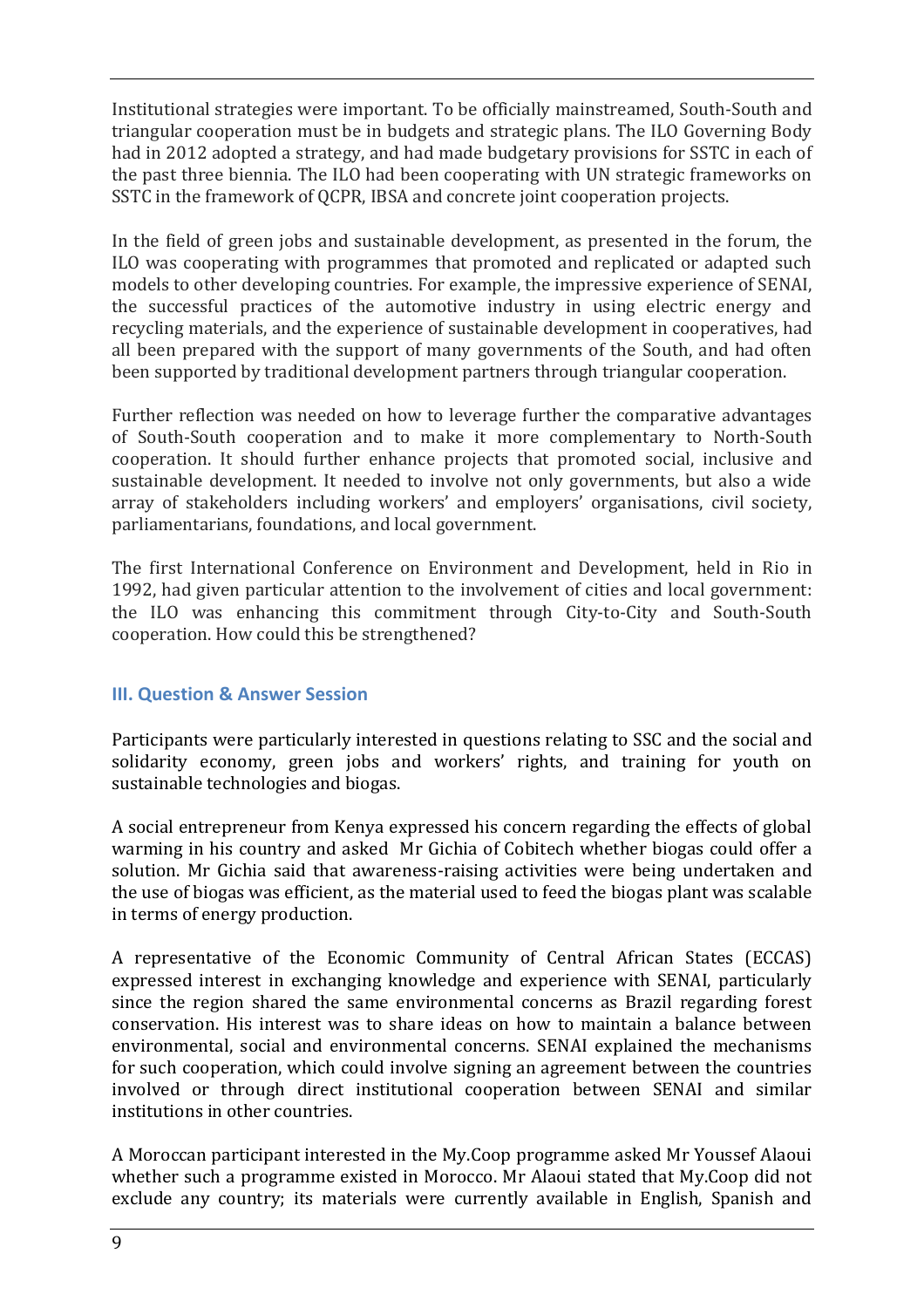French and would be translated into Arabic to increase its scope. The ITC Turin was the focal point for access to such training. He emphasized that other activities were taking place in Morocco, such as the 2013 session of the Academy on Social and Solidarity Economy held in Agadir: the ILO provided scholarships for participants from the global South to be part of this event. The Academy was a useful forum to discuss the links between the Social and Solidarity Economy and South-South cooperation. Morocco was taking the lead in other green initiatives such as the "ville verte" or green city which was being developed in Marrakesh.

Replying to a participant who expressed concern on how to promote green jobs that were also worker-friendly and how South-South cooperation could help combine workers' rights and environmental concerns, Ms Amorim quoted the ILO definition of green jobs: green jobs were decent jobs that reduced the consumption of energy and raw materials; limited greenhouse gas emissions; minimized waste and pollution; and protected and restored ecosystems. The ILO promoted jobs that were not only green, but were also decent and respected workers' rights. A discussion on the topic had been held at the International Labour Conference in 2013. Mr Schwettmann stated that the ILO Department of Partnerships and Field Support was in charge of project appraisal, and that the respect and promotion of workers' rights was a key criterion.

A question to Mr Gichia raised through the GSSD Expo social media asked whether Cobitech offered training programmes for Kenyan youth. Mr Gichia responded positively and mentioned that last year a training course had been held through a youth polytechnic school.

A representative of the Government of Colombia was interested to learn from the experience of Central America presented by Mr Javier Bonilla on the creation of the regional network of training institutions.

Mr Bonilla replied that there were several challenges involved and lessons learned. The features of each institution were important for the success of the network. It was important to work with homologous institutions, with similar vision, mission, culture and methodologies. Communication could also be a challenge, as there were few meetings; sometimes technical field work was necessary, and online conferences had to be held regularly to ensure coordination. In this regard, he highlighted the importance of ensuring the transfer of knowledge within the same institution at different levels.

# **IV. Closing Remarks**

Mr Schwettman thanked all speakers and participants in the Forum. He highlighted the importance of their presence to the success of the Forum and to the overall outreach of the Global South-South Development Expo in order to continue promoting South-South cooperation and to better tackle environmental issues.

Mr Schwettmann reiterated the commitment of the ILO to South-South cooperation for the promotion of decent work and topics related to skills development in green economies. All these initiatives had been born in the South and took place in the field. Therefore the contribution of every single partner who had contributed to the implementation of the projects was of the utmost importance.